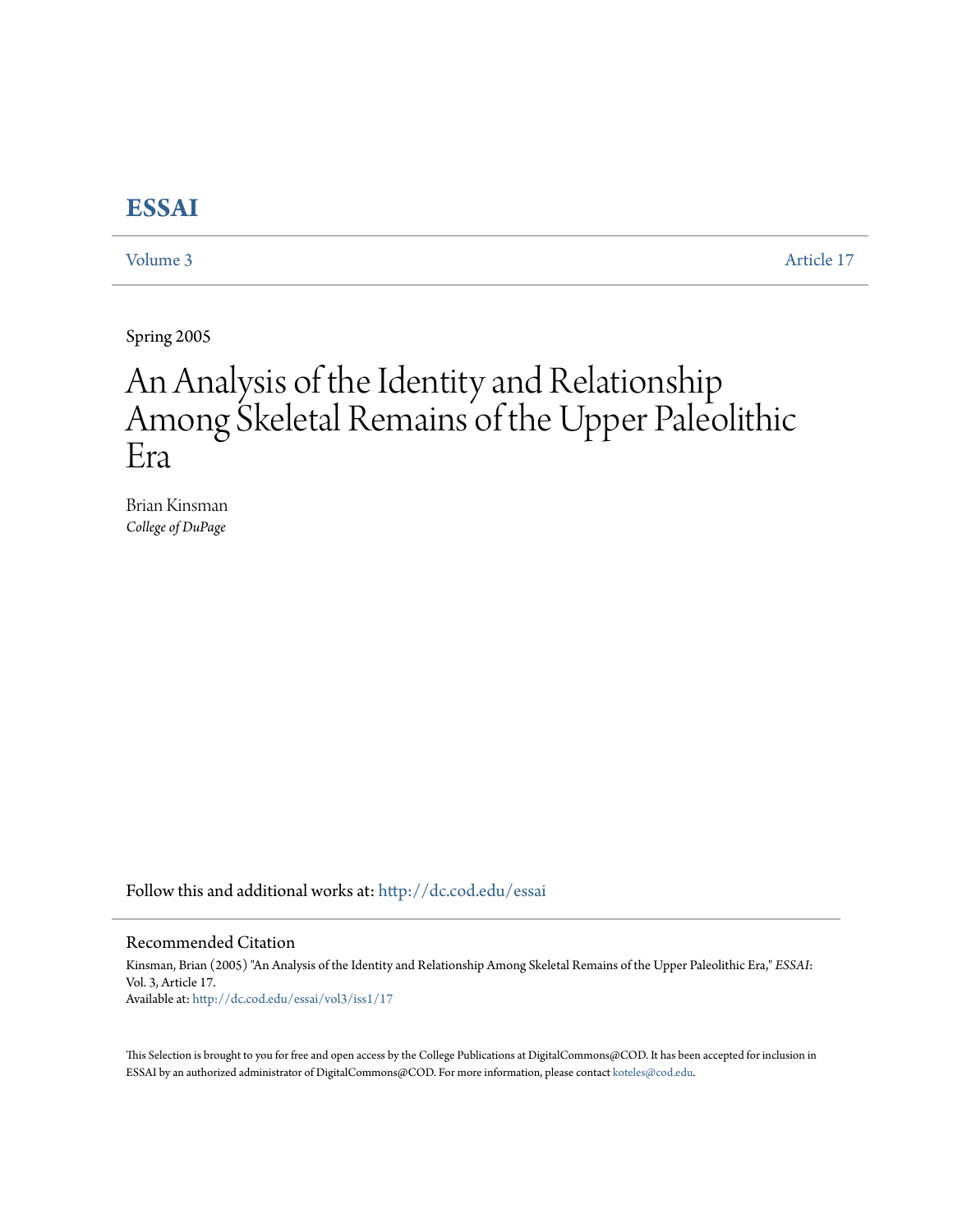# An Analysis of the Identity and Relationship Among Skeletal Remains of the Upper Paleolithic Era

### by Brian Kinsman

## (Honors Biology 102)

The Assignment: Write a paper following a professional format that describes the author's research of a fictional, but realistic, data set.

bstract. Two partial skulls of unknown humanoids, an unknown humanoid bone, a wooden section of a tool, a skull and leg bones of an Irish Elk, and a bivalve shell were found in a cave near Vallon-Pont, d'Arc, France. The objectives of the experiment were to determine the age of the artifacts using carbon-14 dating, identify the species and physical data of the hominids, and evaluate the relationship between these artifacts. All of the artifacts, excluding the hominid bone, were dated approximately 17,500 years old; the hominid bone was dated as 3,000 years younger. What resulted was an inconclusive correlation between the artifacts due to the uncertain relationship between the hominid species *Homo sapiens* and *Homo neanderthalensis*. A

#### Introduction

The past 100,000 years in human evolution have spurred much debate over the origin of the species *Homo sapiens* throughout Western Europe; namely, this debate results from the overlapping distribution of several species of coexistent hominids (Tattersall 1995). The two primary species in existence at the time were *H. sapiens* and *H. neanderthalensis.*

The *H. neanderthalensis* as a stockier species of hominid who as the primary inhabitant of Northwestern Europe approximately 127,000 years ago (Gibbons 2001). The Neanderthals were the dominant anthropoid in the north due to their durable, muscular frames that allowed them to adapt to the glacial conditions. These pre-modern hominids functioned by forming small hunting groups to survive (Gore 1997). Most notably, this demonstrates that a form of communication was existent; furthermore, Neanderthal advancement is prevalent through their use of spears for hunting (Trinkaus 1986). The first *H. sapiens* found to coexist with the Neanderthals in Europe appeared approximately 50,000 years ago when the glaciers had melted and the species could safely migrate farther north into Europe. These were the first of the modern humans, forming societal groups capable of both hunting and gathering. In addition, they exhibited heightened cultural development that was little or non-existent in Neanderthal groups (Tattersall and Schwartz 2000).

The dispute arises over the eventual disappearance of the species *Homo neanderthalensis* approximately 28,000 years ago. Two potential scientific theories have been formulated regarding its extinction. One suggests that the Neanderthals were assimilated into the species *H. sapiens* through interbreeding (Zilhao 2000). In contrast, it is also believed that the Neanderthals were driven to extinction through competition with the more advanced humans (Gibbons 2001).

Recently, in a cave near Vallon-Pont, d'Arc, France paleontologists discovered two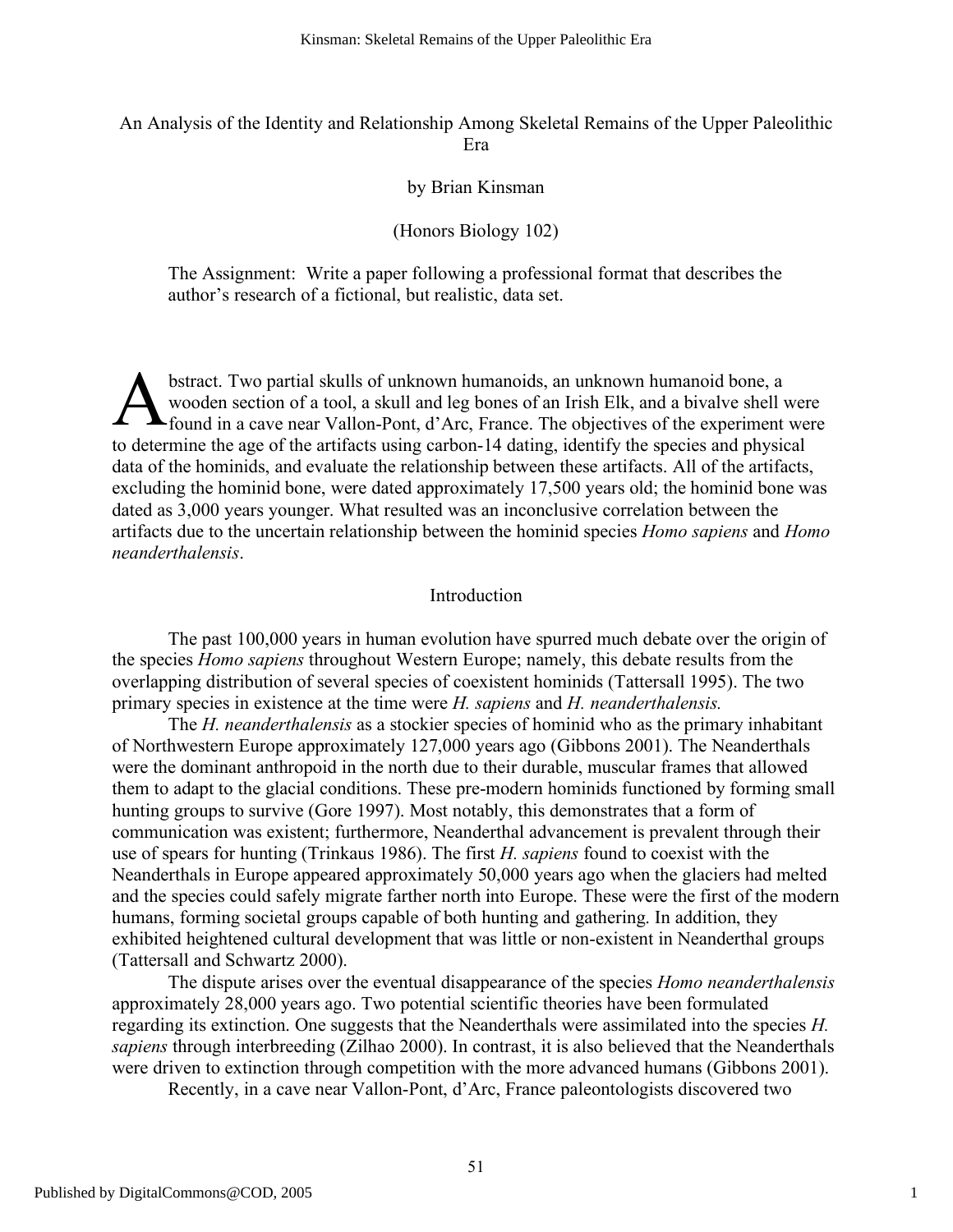partial skulls of unknown humanoids, a wooden section of a tool, bones of an Irish Elk (*Megaloceras*), a bivalve shell, and an unknown humanoid-type bone. The cave is located with a floodplain of a river valley. A stream enters the cave from a plateau high in the river valley and continues to flow through and out of the cave.

The initial objective of this experiment is to estimate the ages of the aforementioned six items. From which point an analysis is made of the three humanoid items to determine their corresponding species and explain the geographic relevance of their discovery. The final objective of this experiment is to discover the physical attributes and cause of death of the two humanoids to which the skulls belonged.

#### **Methods**

Carbon-14 dating was utilized to age the materials (the percentage of carbon-14 found in the fossil was measured in proportion to constant amount of stable carbon-12). Differences in the ages if the six cave artifacts were tested using pair wise independent t-tests where significance was determined at  $p \le 0.05$ .

The species of the two humanoid skulls and unknown bone were identified based upon the characteristic morphologies of the two existent species in the most accurate temporal frame. In particular, a *H. neanderthalensis* could be identified by its enlarged cranial capacity ranging on average  $1400-1600 \text{ cm}^3$ , the presence of an occipital bun, and large supraorbital arches (protruding brow) (Day 1986). *H. sapiens* may be identified by a notably smaller domed cranium lacking a sagittal crest, reduced brow ridges, and a jaw that does not project forward (a prominent chin is evident) (Gipps 1991). The species of an unknown hominid bone was identified based on average bone length and thickness characteristic of each species.

Other physical attributes evident at the time of death were revealed using several methods. The ages of the two humanoids were discerned by measuring how pronounced are the endocranial sutures (Byers 2002). As humanoids age, these sutures become less visible. The genders of the humanoids were discerned by comparing cranial capacities and by contrasting the robust masculine and the gracile feminine cranial traits (Byers 2002). The cause of death and health at the age of death was formulated based upon any prevalent irregularities in the skulls that would suggest anything other than natural causes.

#### Results

Table 1 summarizes the archaeological ages of the six cave artifacts and statistical testing. All of the artifacts were found to be of similar ages, except for the bone which was determined to be around 5,000 years younger than the other artifacts.

Skull A was determined to belong to a *H. sapiens* based upon the pronounced chin, small brow ridges, and a cranial capacity of  $1200 \text{ cm}^3$  (Gipps 1991). Upon further investigation, this individual was determined to be a female between the ages of 32 and 40 based on the slight endocranial sutures remaining, and illustration of gracile cranial features such as a round chin, slight supraorbital ridges, and sharp orbital borders (Byers 2002). Rough estimates of height and weight based on averages for the time period equate to roughly 1.55 m and 58.9 kg, respectively (Tattersall and Schwartz 2000).

The unknown bone was classified as the tibia of a right leg because on the proximal end of the bone, lateral and medial condyles, which articulate with the condyles of the femur, were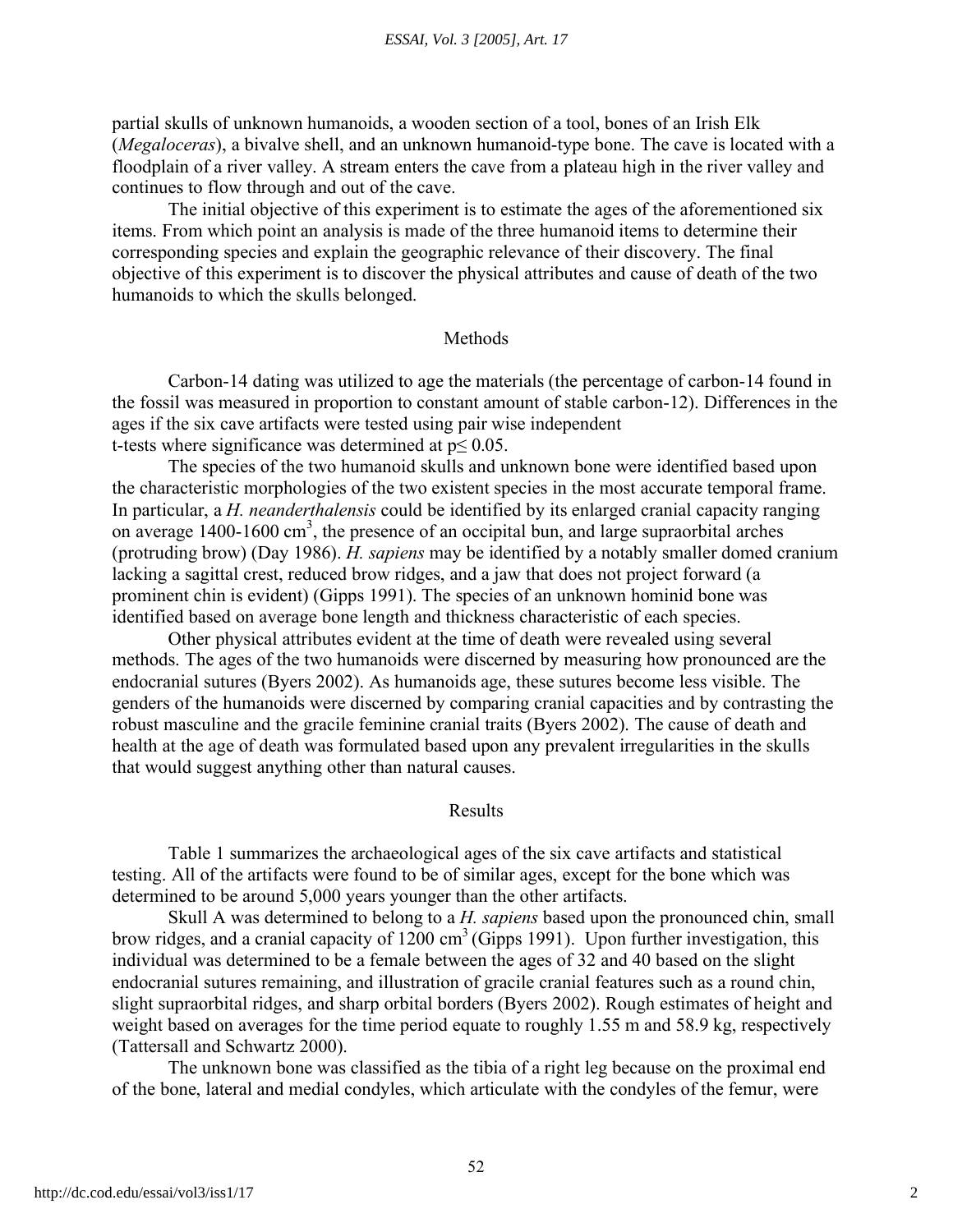present. Furthermore, the lateral side was smooth, indicating the bone's articulation with the fibula (Wingerd 1994). The bone was found to belong to a *H. sapiens*, due to its length of 34 cm, which corresponds to the average length of a human tibia (Wingerd 1994).

Skull B belongs to a member of species *H. neanderthalensis*. This was deduced by its protruding brow, occipital bun, and oversized cranial capacity of  $1500 \text{ cm}^3$  (Day 1986). Through further investigation this Neanderthal was determined to be a male, as it exhibited a larger cranial capacity of  $1500 \text{ cm}^3$  that is heavily accentuated in male members of the species. The specimen was believed to be between the ages of 32 and 43 at the time of death based on the fading of the endocranial sutures (Byers 2002). Likewise, there is not enough evidence to determine a definite height and weight, but if the specimen followed the average for the species he would weigh 90.7 kg and measure around 1.65 m in height (Trinkaus 1986).

The skulls of both the human and Neanderthal indicated good health at the time of death based on the healthy complement and condition of teeth. There is no additional physical evidence to suggest otherwise; thus, cause of death of each individual was unknown.

#### **Discussion**

The discovery of a Neanderthal and a human in this cave at around the same temporal zone (Upper Paleolithic) suggests that the species *H. neanderthalensis* survived 10,000 years beyond what has been previously accepted. If the Neanderthals retained morphology integral to their species significantly longer than originally believed and still managed to temporally overlap with modern humans, then it is less likely that they interbred with the population of *H. sapiens*. This possibly refutes the theory that Neanderthals were fully assimilated into the *H. sapiens* gene pool; however, there is a. Findings indicate that the Neanderthals coexisted longer with modern humans.

There are several possible explanations for the simultaneous discovery of all six of these items. Neanderthals, and frequently modern humans, were group hunters and often hunted large prey with long spears with wooden base and tips composed of sharp mammalian teeth. One such prey of the Neanderthal and also *H. sapiens* was *Megaloceras* (Irish Elk). Thus, it is possible the *Megaloceras* fossil was the result of either hominid's hunting expedition using the wooden tool; however, the condition of the skeletal remains was not submitted by the paleontologists who excavated the cave. Consequently, the reason behind the *Megaloceras* remains in the cave remains unknown.

This, however, does not account for the bivalve shell or the *H. sapiens* tibia. It is likely that the bivalve shell once contained a species of edible mollusk that the human might have gathered for food. In this case, the wooden tool could have been used as a means of prying open the shell. In addition, modern humans adorned themselves with natural objects such as shells; hence, the bivalve shell may have been decorative. Furthermore, the placement of the shell might be simply random, as the result of being swept into the cave from atop the plateau by the current of the stream. Still, the potentials of the shell's use and location are inconclusive and its size remains unknown.

The more questionable discovery is the tibia. There are two primary explanations for its discovery in this locale. First, the cave in which it was found has a stream flowing through it. This stream enters the cave from a plateau, which suggests that items atop the plateau may have been swept from above, down into the cave by the current of the stream. In this case, it is feasible that the human tibia was swept down by the current into the cave. This occurrence would explain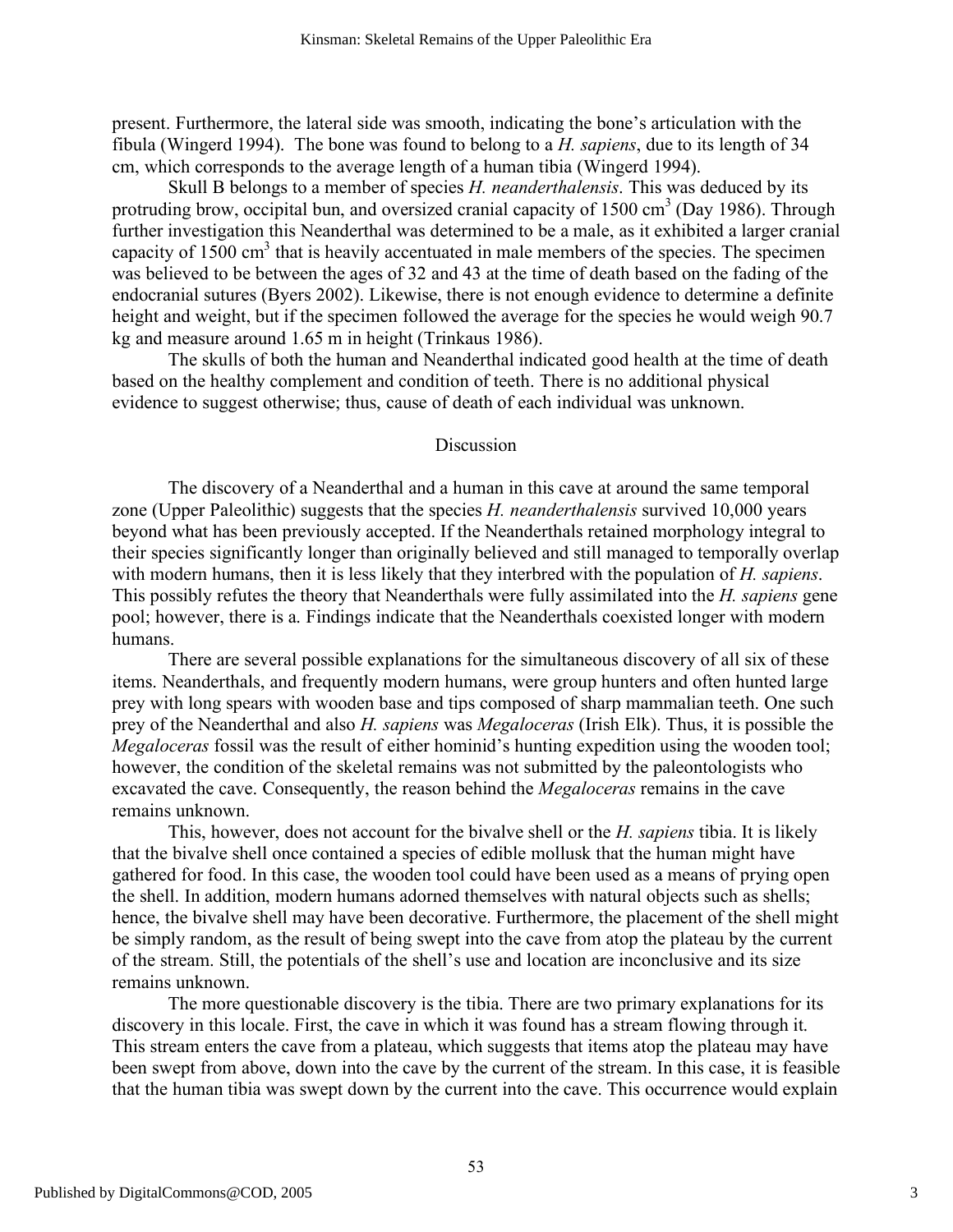the temporal difference between it and the other artifacts. It could also be that the discovery of the tibia denotes the future occupation of the cave by *H. sapiens* residents, and places possible extinction of *H. neanderthalensis* within the proximal 5,000 years of its archaeological age.

The discovery of just the individual skulls of the *H. sapiens* and *H. neanderthalensis*, let alone the tibia, denotes the possibility that the paleontologists may not have been entirely thorough in their excavation of the cave. Therefore, the other remains may still exist in the cave. Nevertheless, if upon further investigation additional corresponding skeletal remains are not recovered, it is possible they were swept from the cave by the current of the stream.

Work Cited

- Day, M.H. 1986. Guide to Fossil Man. University of Chicago Press, Chicago, IL, USA.
- Gibbons, A. 1996. Did neandertals lose an evolutionary 'arms' race? Science 272: 1586-88.
- Gipps, J. 1991. Skulls and human evolution: the use of casts of anthropoid skulls in teaching concepts of human evolution. Journal of Biological Education 25: 283-91.
- Gore, R. 1997. The first europeans. National Geographic 192: 98-112.
- Tattersall, I. 1995. The Fossil Trail. Oxford University Press, New York, NY, USA.
- Tattersall, I, and J. Schwartz. 2000. Extinct Humans. Nevraumont Publishing Company, New York, NY, USA.
- Trinkaus, E. 1986. The neandertals and modern human origins. The Annual Review of Anthropology 15: 193-218.
- Wingerd, B.D. 1994. The Human Body: Concepts of Anatomy and Physiology. Ed.1. Brooks/Cole Thomson Learning, Stamford, CT, USA.
- Zilhao, J. 2000. Fate of the neandertals. Archaeology 53: 24-30.

Byers, S.N. 2002. Forensic Anthropology. Pearson Education Company, Boston, MA, USA.